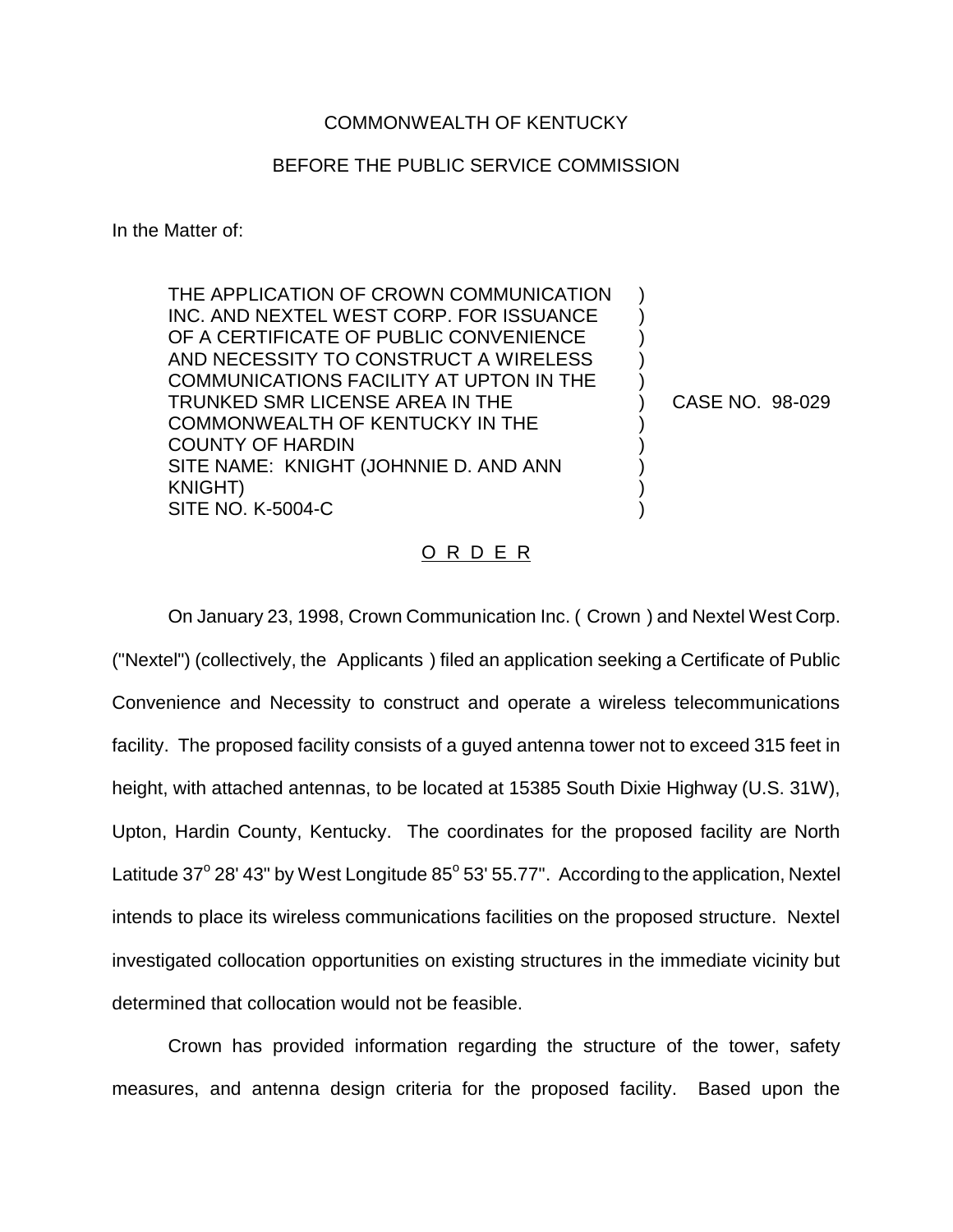application, the design of the tower and foundation conforms to applicable nationally recognized building standards, and the plans have been certified by a Registered Professional Engineer.

Pursuant to KRS 100.324(1), the proposed facility's construction is exempt from local zoning ordinances. However, the Applicants have notified the Hardin County Planning and Development Commission ( Planning Commission ) of the proposed construction and the Planning Commission approved the proposal. The Applicants have filed applications with the Federal Aviation Administration ("FAA") and the Kentucky Airport Zoning Commission ("KAZC") seeking approval for the construction and operation of the proposed facility. The FAA approved the proposed construction and the KAZC decision is pending.

The Applicants have filed notices verifying that each person who owns property within 500 feet of the proposed facility has been notified of the pending construction. The notice solicited any comments and informed the property owners of their right to request intervention. In addition, notice of the proposed construction has been posted in a visible location for at least two weeks after filing the application. The Commission received comments from two property owners but no requests for intervention have been filed.

Pursuant to KRS 278.280, the Commission is required to determine proper practices to be observed when it finds, upon complaint or on its own motion, that the facilities of any utility subject to its jurisdiction are unreasonable, unsafe, improper, or insufficient. To assist the Commission in its efforts to comply with this mandate, Crown should notify the Commission if it does not use this antenna tower to provide service in the manner set out in its application and this Order. Upon receipt of such notice, the Commission may, on its

-2-